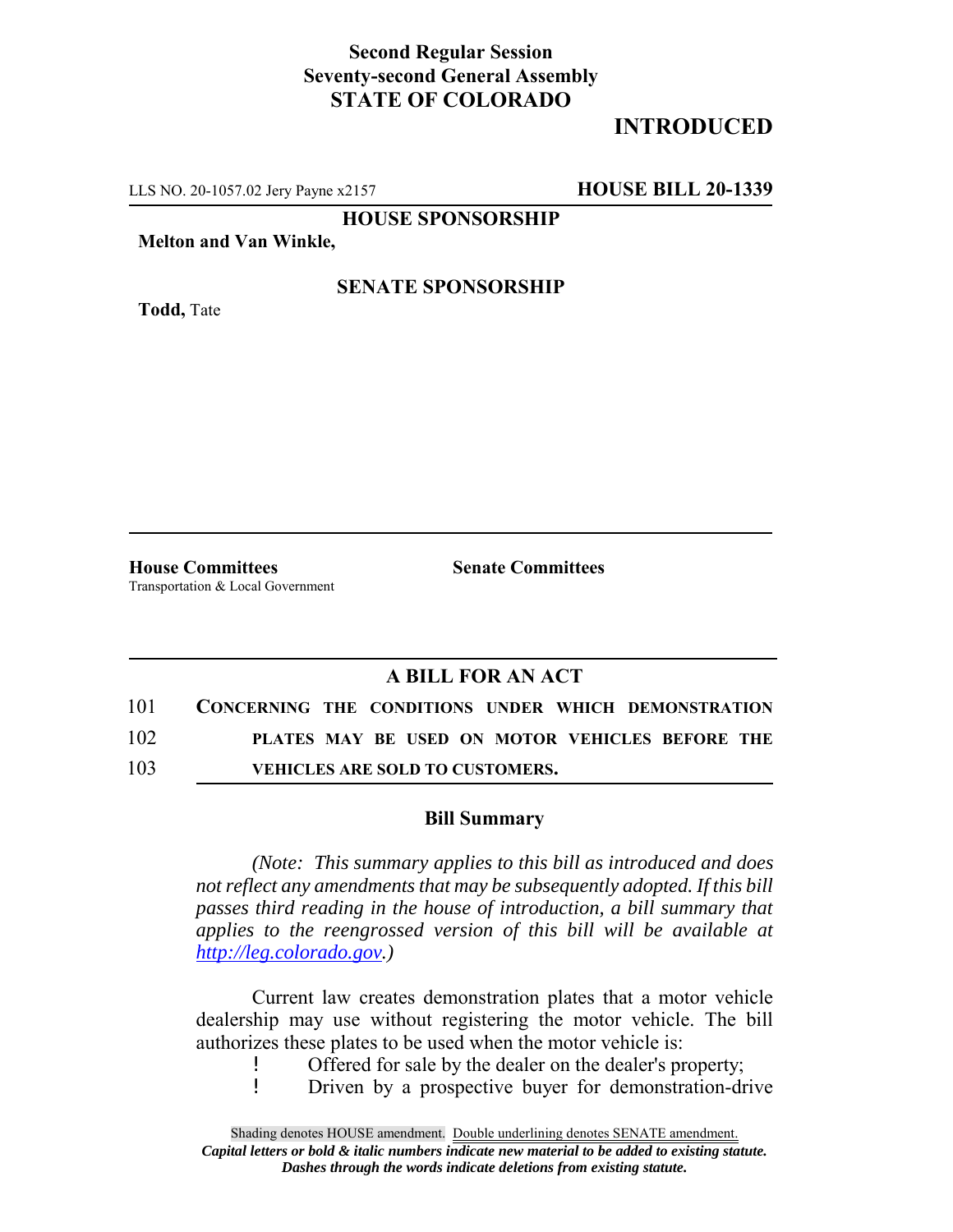purposes during normal business hours;

- ! Driven by a prospective buyer for demonstration-drive purposes outside of normal business hours if the prospective buyer has a letter from the dealer authorizing the buyer to operate the motor vehicle with the demonstration plates and the letter contains certain information; or
- ! Driven by a dealer employee, during normal business hours, to conduct legitimate dealership business; except that the authorization excludes tow vehicles, parts pickup or delivery vehicles, courtesy shuttle vehicles, rental vehicles, haulers, or vehicles bearing the dealer's name or advertisement, other than the small dealer badge normally affixed to the rear of vehicles or the license plate holders bearing the dealer's name.
- 1 *Be it enacted by the General Assembly of the State of Colorado:*
- 2 **SECTION 1.** In Colorado Revised Statutes, 42-3-116, **add** (7)(e) 3 as follows: 4 **42-3-116. Manufacturers or dealers.** (7) (e) A MOTOR VEHICLE 5 DEALER MAY DISPLAY A DEMONSTRATION PLATE ON A MOTOR VEHICLE 6 OWNED BY THE DEALER THAT IS: 7 (I) OFFERED FOR SALE BY THE DEALER ON THE DEALER'S 8 PROPERTY; 9 (II) DRIVEN BY A PROSPECTIVE BUYER FOR 10 DEMONSTRATION-DRIVE PURPOSES DURING NORMAL BUSINESS HOURS;
- 11 (III) DRIVEN BY A PROSPECTIVE BUYER FOR 12 DEMONSTRATION-DRIVE PURPOSES OUTSIDE OF NORMAL BUSINESS HOURS 13 IF:
- 14 (A) THE PROSPECTIVE BUYER HAS A LETTER WITHIN THE VEHICLE 15 FROM THE DEALER AUTHORIZING THE BUYER TO OPERATE THE MOTOR 16 VEHICLE WITH THE DEMONSTRATION PLATE OUTSIDE OF NORMAL BUSINESS 17 HOURS; AND